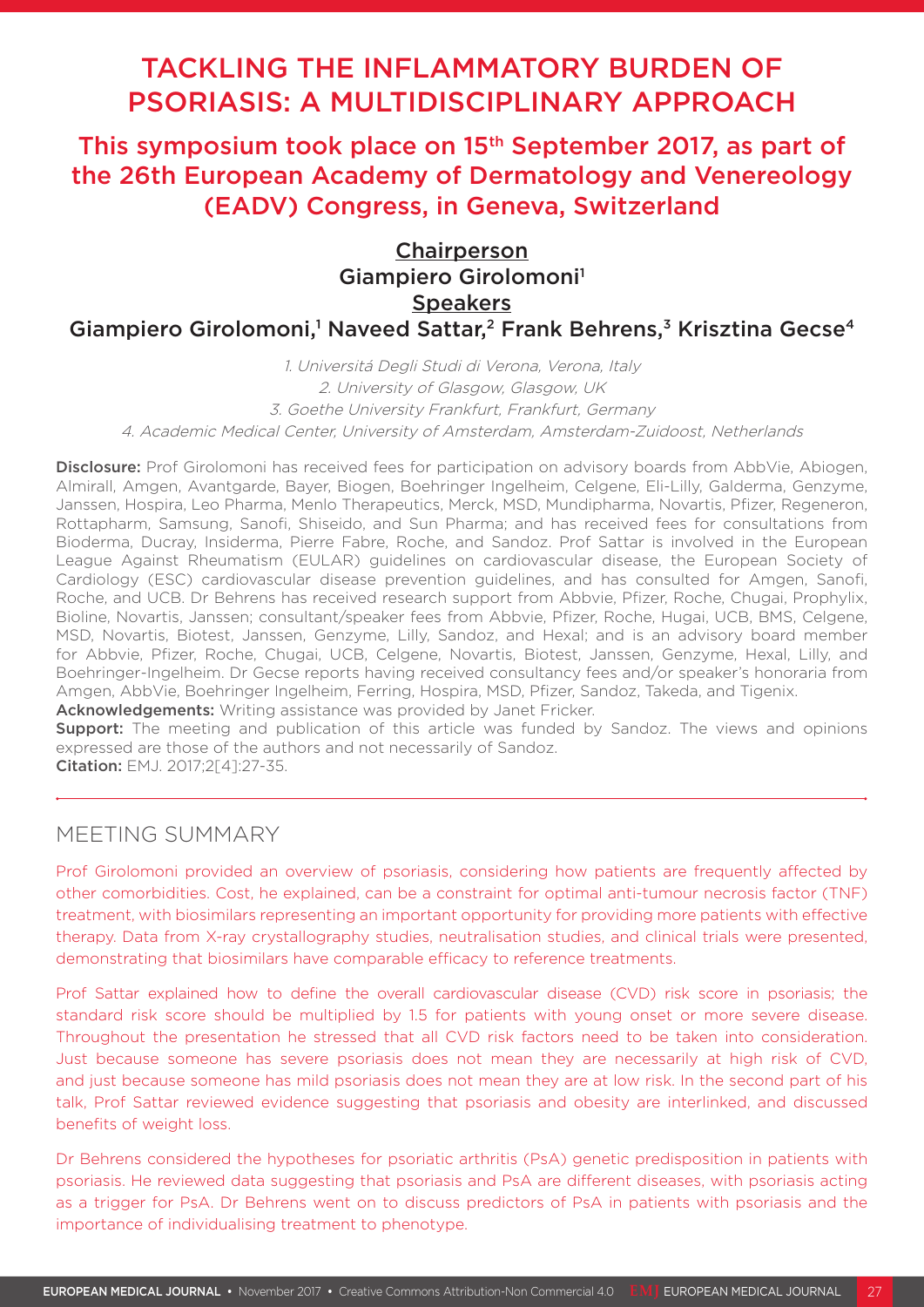Dr Gecse reviewed the aetiology, disease course, prognostic factors, and characteristics of inflammatory bowel diseases (IBD), such as Crohn's disease (CD) and ulcerative colitis (UC). She explained how the prevalence of CD and UC is four-times higher in patients with psoriasis versus the general population, with the highest rates occurring in patients with both psoriasis and PsA. She went on to present studies showing how interleukin (IL)-17 inhibitors, which show promising effects in psoriasis, worsened in IBD.

## Introduction

### Professor Giampiero Girolomoni

Psoriasis is a common disease affecting 3% of the population,1 said Prof Girolomoni. Around 10–20% of patients with psoriasis need systemic treatment<sup>2</sup> and 5-30% have PsA.<sup>3,4</sup> Psoriasis is a life-long disease with a chronic relapsing course, requiring long-term therapy for most patients.<sup>5</sup> Biological treatments are associated with high costs which limits optimal treatment for many patients.<sup>6</sup> Psoriasis, said Prof Girolomoni, affects all aspects of patient life including emotional,<sup>7</sup> financial, $8$  work, $9$  and leisure.<sup>10</sup>

Patients with psoriasis frequently have associated disorders, which may be due to common pathogenesis resulting from shared genetic loci and cytokines (PsA and CD)<sup>11-13</sup> or result from chronic inflammation (CVD, metabolic syndrome, and Parkinson's disease).<sup>11,12,14-16</sup> Finally, psoriasis has a psychosocial impact, and may result in depression, anxiety, smoking, and alcoholism.<sup>11,12</sup>

## Current Treatment Landscape in Moderate-to-Severe Psoriasis

#### Professor Giampiero Girolomoni

Many factors influence psoriasis severity, said Prof Girolomoni, including body surface area involvement, erythema, infiltration and scaling, lesions in sensitive areas, impact on quality of life, non-response to treatments, disease activity, frequency, and severity of relapses.<sup>17</sup> Such factors can be perceived differently by patients and doctors. One study, involving 2,513 patients and 391 dermatologists, showed patients believed itching to be the most important factor contributing to psoriasis severity (43%), while dermatologists said location and size of skin lesions (53%).<sup>18,19</sup>

With regard to psoriasis severity, it is important to take comorbidities into consideration. Severe psoriasis is an independent risk factor for metabolic comorbidities such as obesity, metabolic syndrome, non-alcoholic fatty liver disease (NAFLD), hypertension, dyslipidaemia, hyperuricaemia, and diabetes. The nature of associations is not well understood, but may be due to a common gene(s) and/or the effect of persistent severe skin inflammation. One study showed psoriasis shares predisposing genes with obesity, rheumatoid arthritis (RA), Type 2 diabetes mellitus, and Alzheimer's disease.20

The Italian guidelines on systemic treatments for moderate-to-severe psoriasis recommend a holistic treatment approach taking into consideration disease (severity and frequency of relapses), the patient (contraindications, likelihood of adherence), and treatment (short and long-term effectiveness, practicability, flexibility, safety, tolerability).<sup>17</sup>

Factors in choice of biological treatment include overall efficacy, need for rapid response, and presence of concomitant diseases benefitting from the same treatment;<sup>17</sup> however, the most common reason for not initiating biological therapy, said Prof Girolomoni, was cost. This view is supported by a recent survey where 48.8% of dermatologists and 45.9% of rheumatologists responded that cost was the main reason for not initiating biological therapy.<sup>6</sup>

Biosimilars, said Prof Girolomoni, have a place to ensure early, optimal, and equal access to anti-TNF treatment in psoriasis.<sup>21</sup> Biosimilars can provide earlier access to effective treatment options and have the potential to improve treatment continuity and reduce regional variability in access across Europe. A recent paper provided an overview of the current status of anti-TNF biosimilars, showing the number of biosimilars that have been registered and the number of agents currently investigated in preclinical and the number clinical trials (Figure 1). Although two etanercept and six adalimumab biosimilars have been tested in psoriasis, no infliximab biosimilars have been tested in these patients.<sup>22</sup>

A Phase III study comparing the adalimumab biosimilar ABP 501 with reference adalimumab showed that at Week 16, the mean Psoriasis Area Severity Index (PASI) percent improvement was comparable between the two groups.<sup>23</sup>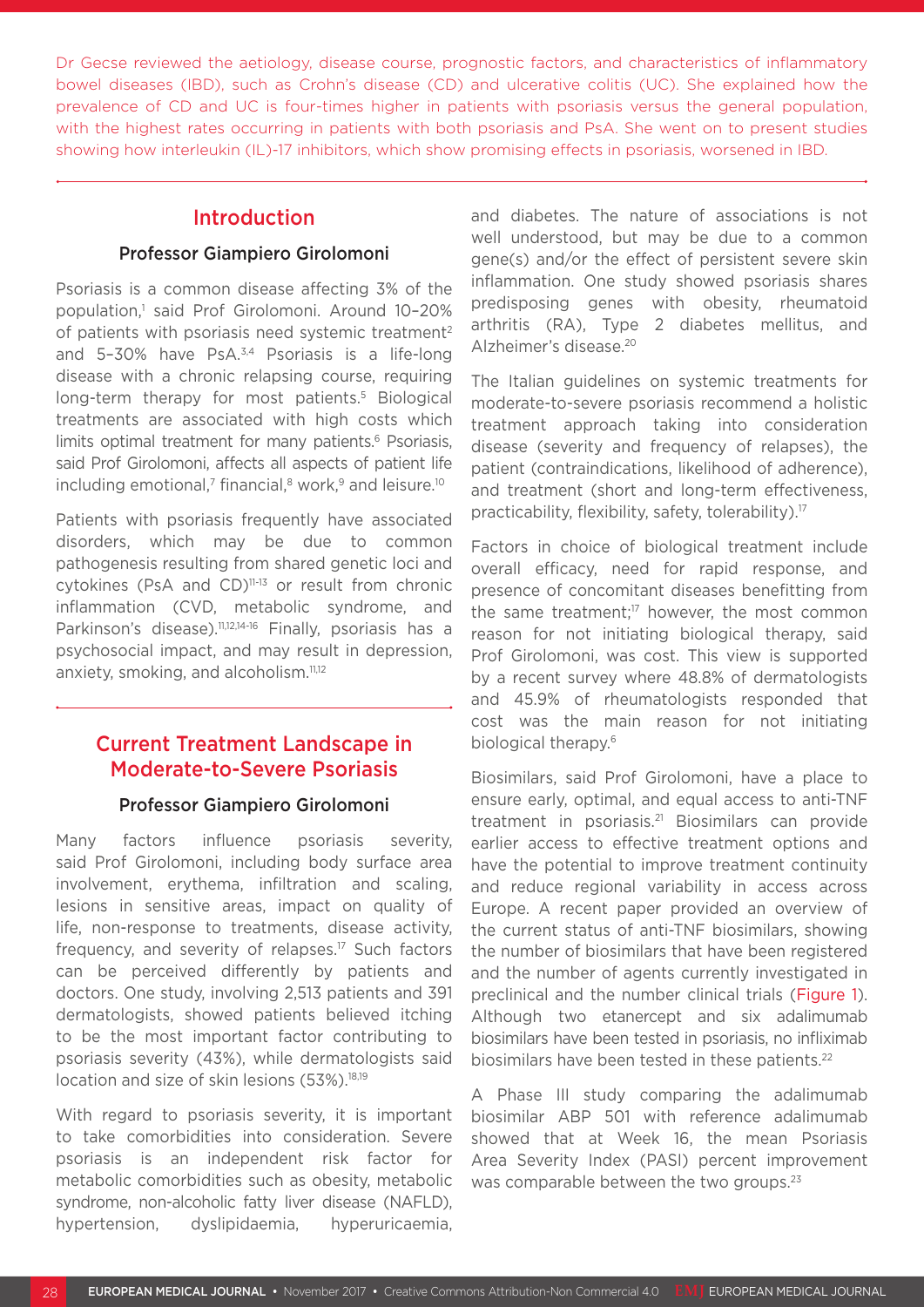

## Figure 1: Principal anti-tumour necrosis factor biosimilars available or in development. \*Authorised by the European Medicines Agency (EMA), current status as of July 2017. *Adapted from Braun and Kay.22*



## Figure 2: Bioequivalence of GP2015 was confirmed in patients with psoriasis in a multi-switch study (EGALITY).

ETN: reference etanercept; TP: treatment period; Wk: week. *Adapted from Griffiths.25*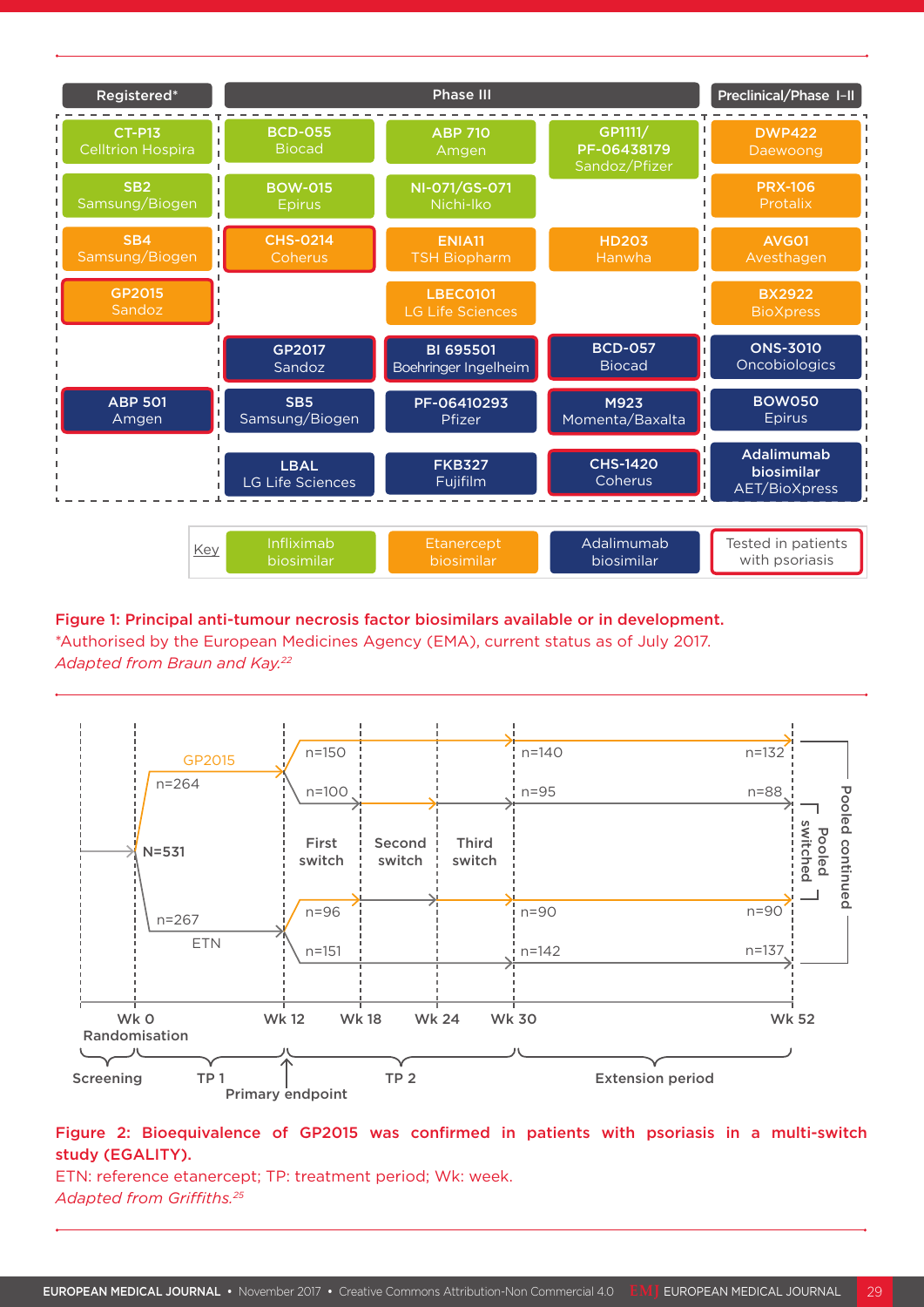Several studies have shown that biosimilar and reference medicines have similar levels of efficacy and comparable safety, said Prof Girolomoni. X-ray crystallography analysis of Sandoz's etanercept biosimilar GP2015 found that the higher order structure of GP2015 and reference etanercept were indistinguishable.<sup>24</sup> In addition, similar protein content (essential for clinical efficacy of a biologic) and TNF binding and neutralisation were comparable between GP2015 and reference etanercept sourced from the European Union (EU) and the USA.<sup>24</sup> The EGALITY study<sup>25</sup> showed comparable efficacy, safety and immunogenicity between GP2015 and reference etanercept over 52 weeks in patients with psoriasis; switching between GP2015 and reference etanercept multiple times did not impact on efficacy and safety. Furthermore, the primary endpoint for equivalence, comparable PASI 75 response rates at Week 12, was met. (See Figure 2 for multiple-switch study design).

The EGALITY study<sup>2</sup> showed comparable efficacy, safety, and immunogenicity (note: bioequivalence was confirmed at Week 12, primary endpoint) of GP2015 and reference etanercept over 52 weeks in patients with psoriasis; switching between GP2015 and reference etanercept multiple times did not impact on efficacy and safety. Furthermore, the primary efficacy endpoint for equivalence, comparable PASI 75 response rates at Week 12, was met (see Figure 2 for multiple-switch study design).

## Cardiometabolic Risks in Psoriasis and Psoriatic Arthritis

## Professor Naveed Sattar

Studies indicate patients with psoriasis are at increased risk of CVD, said Prof Sattar;<sup>26</sup> but risk is only meaningfully increased in a subgroup, usual risk factors matter. In a prospective population cohort study of 556,995 controls, 127,139 patients with mild psoriasis, and 3,837 with severe psoriasis, relative risk (RR) for myocardial infarction (MI) was higher in younger patients.<sup>27</sup>

For 30-year-old patients, the adjusted RR for having a MI was 1.29 for mild disease, versus 3.10 for severe disease; while for a 60-year-old the adjusted RR for MI was 1.08 for mild psoriasis, versus 1.36 for severe psoriasis. Severe earlyonset psoriasis is the group at the highest risk. The study cannot be considered definitive in terms of assessing independent risk, said Prof Sattar, since it did not fully adjust for residual confounding factors. Nevertheless, if risk is increased meaningfully, it is in younger patients with severe psoriasis.

In their CVD risk calculator, the Joint British Societies for the Prevention of Cardiovascular Disease use a 1.4 multiplication factor for patients with RA, after adjusting for other predictors.<sup>28</sup> Similarly, EULAR guidelines recommend CVD risk prediction models are adapted for patients with RA and PsA using a 1.5 multiplication factor.<sup>29</sup> The same approach can be undertaken for severe, early-onset psoriasis.

### **Two Case Studies**

- Patient A: A 50-year-old man with no other conditions, BMI 23, cholesterol 6.5 mmol/L, systolic blood pressure 146 mmHg, who smoked 30 cigarettes per day, and had a family history of CVD.
- Patient B: A 50-year-old man with severe psoriasis for 38 years, BMI 34, cholesterol 4.8 mmol/L, systolic blood pressure 135 mmHg, who was a non-smoker, with no CVD family history.

When risk scores were calculated, Patient A (without psoriasis) had a 22% risk of having a cardiovascular event in the next 10 years compared with Patient B (with psoriasis), who had a 7% risk. The risk for Patient B was initially calculated as 4.6%, explained Prof Sattar, but became 7% when multiplied by 1.5 to take psoriasis into consideration (which in this case was severe and of early onset). These case studies highlight that just because a patient has early-onset psoriasis and a high BMI, they are not automatically at a higher risk of CVD. It is important, he said, to take all risk factors into consideration, since many other specific factors can place patients at high risk, irrespective of the nature of their psoriasis.

The best evidence for lowering CVD risk, said Prof Sattar, comes from statin trials. The Joint Societies risk calculator shows statins lower CVD risk by 20–25% per mmol/L reduction in low density lipoprotein-cholesterol.30 The risk calculator can be used to demonstrate how much longer patients can expect to live if they take preventive actions. Statins should be considered if patients are above the risk threshold, and blood pressure should be treated according to national guidelines. Helping patients stop smoking, Prof Sattar added, provides huge benefits with a wide variety of techniques available (patches, tablets, and cognitive behaviour therapy).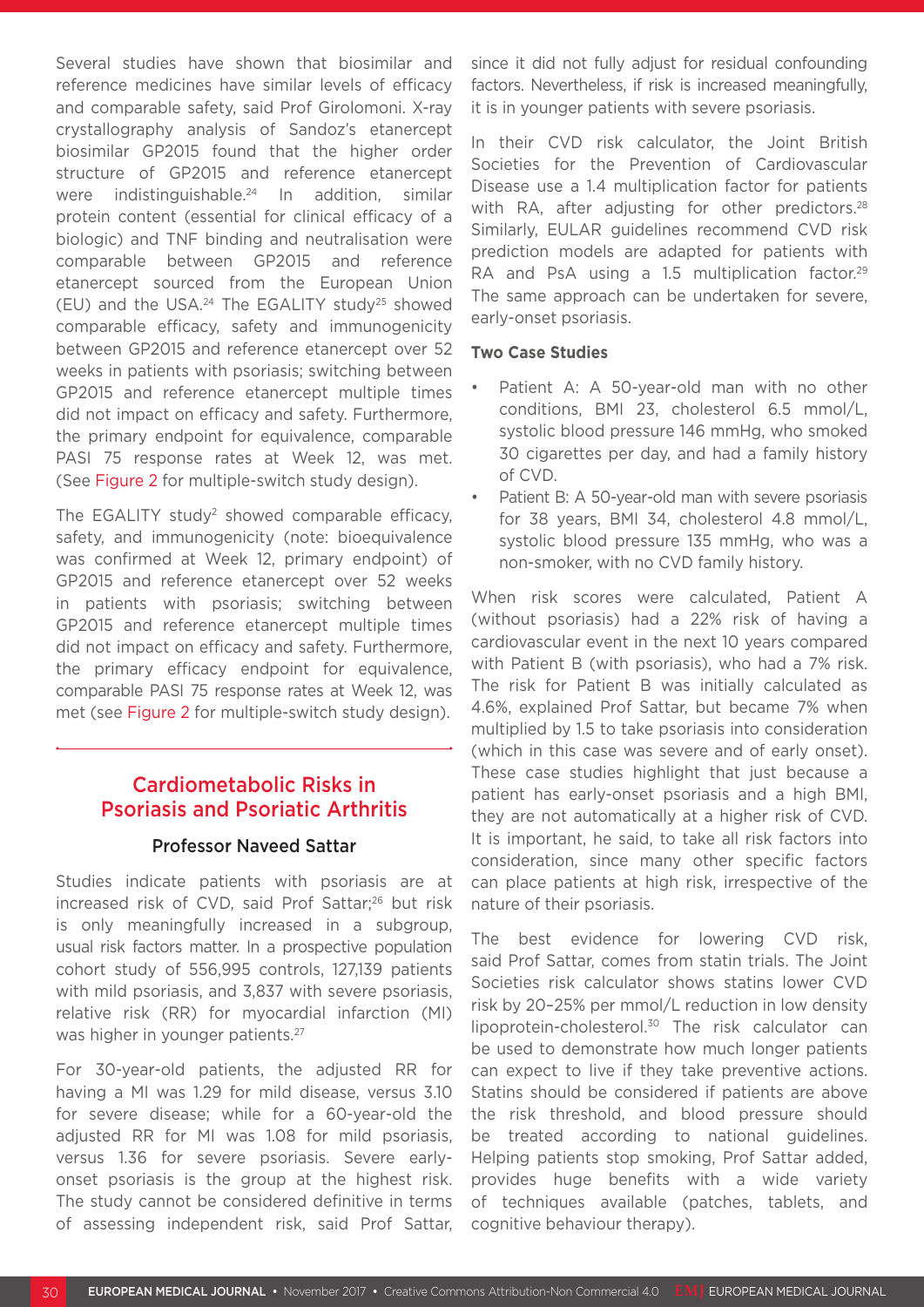Turning to diabetes and metabolic risks, Prof Sattar said that evidence suggests that psoriasis and obesity are interlinked; of people with a BMI >27, 28% have PsA versus 15% with RA. There is evidence that obesity is 47% more common in patients with severe versus mild psoriasis, and that response of patients to systemic therapy is inversely proportional to BMI.

Prof Sattar presented the case of a 38-year-old male non-smoker who had 5 years of mild psoriasis with no joint disease. Blood pressure was 138/78, weight 88 kg, height 1.7 m, and BMI 31.2. Test results showed haemoglobin A1c was 43 mmol/mol, alanine transaminase 53, aspartate transaminase 32, cholesterol 4.9 mmol/L, high-density lipoprotein-c 1.1, and triglycerides 3.5 mmol/L.

The patient has a higher risk of developing diabetes than CVD since haemoglobin A1c was at a prediabetic level, and he has evidence of NAFLD. His CVD risk, however, was lower due to his youth and being a non-smoker with normal blood pressure. If psoriasis and PsA patients are overweight or obese, said Prof Sattar, they should undergo cholesterol (including triglycerides and high-density lipoprotein cholesterol) and liver function testing.

Weight reduction, said Prof Sattar, delivers a variety of benefits, including improved quality of life, direct or indirect improvement of psoriasis, and reduced risk of diabetes, NAFLD, and CVD.26 New National Institute for Health and Care Excellence (NICE) guidance suggests a 3% weight loss is realistic.<sup>31</sup> It was far easier to lose weight through dietary changes than physical exercise. The focus, he added, should continue to be on smoking cessation and sensible alcohol intake. Remember, Prof Sattar concluded, to be kind to patients and not to give them a hard time, because weight loss can be difficult to sustain; doctors should also remember most patients do not wish to be overweight or obese, so they deserve our empathy and help.

In the question and answer session Prof Sattar was asked if treatment of psoriasis reduces CV risk. Prof Sattar said the CANTOS trial provided proof of concept that damping systemic inflammation reduces CV risk. Additional support comes from observational data on anti-TNF. Other risk factors, such as smoking, will need to be taken into consideration.

## Understanding the Rheumatic Comorbidities of Psoriasis

## Doctor Frank Behrens

Data suggest, said Dr Behrens, that 70% of patients with pre-diagnosed psoriasis go on to develop PsA, 15% have PsA prior to skin disease, and 15% have concomitant onset of PsA and skin disease. So how do clinicians decide whether an individual patient with psoriasis is at risk of developing PsA?30

A cross-sectional observational study demonstrated that patients who have had psoriasis for 27 years have the same probability of developing PsA in one year as those who have had psoriasis for 1 year (Figure  $3$ ).<sup>32</sup> For clinicians, said Dr Behrens, the bottom line is you have to ask about joint complaints at every consultation, because patients have the same risks of PsA regardless of whether it is their first or twenty-first visit.

Such data suggest that psoriasis and PsA are the same disease, with PsA occurring later in the disease course. A paired genetic analysis of synovial and skin tissue revealed that gene expression profiles for PsA synovial joints were more tightly linked to skin psoriasis than  $RA^{33}$  Such links, said Dr Behrens, indicate it may be better to select drugs for PsA that work in psoriasis, opposed to RA.

Currently there are two alternative hypotheses for PsA genetic predisposition. The first is that all risk alleles for skin diseases also cover the total heritability of PsA peripheral joint manifestations and PsA axial manifestations. The second is that risk alleles for skin disease and different phenotypes of PsA only partially overlap.<sup>34</sup>

With its limited genetic pool, Iceland provides valuable insights into risks of family members developing different diseases. In one study, national identification numbers of 220 Icelanders known to have PsA were linked with genealogy databases and risk ratios were estimated for first to fifth-degree relatives matched to unaffected controls from the Icelandic population.<sup>35</sup> Results showed RR for developing PsA from first to fourthgeneration were 39.0, 12.0, 3.6, and 2.3, respectively (all p<0.0001); whereas the fifth-degree relatives had an RR of 1.2 (p=0.236). These results therefore indicate a strong genetic component.

If psoriasis and PsA were more or less the same disease, said Dr Behrens, similar numbers of patients would be found in second, third, and fourth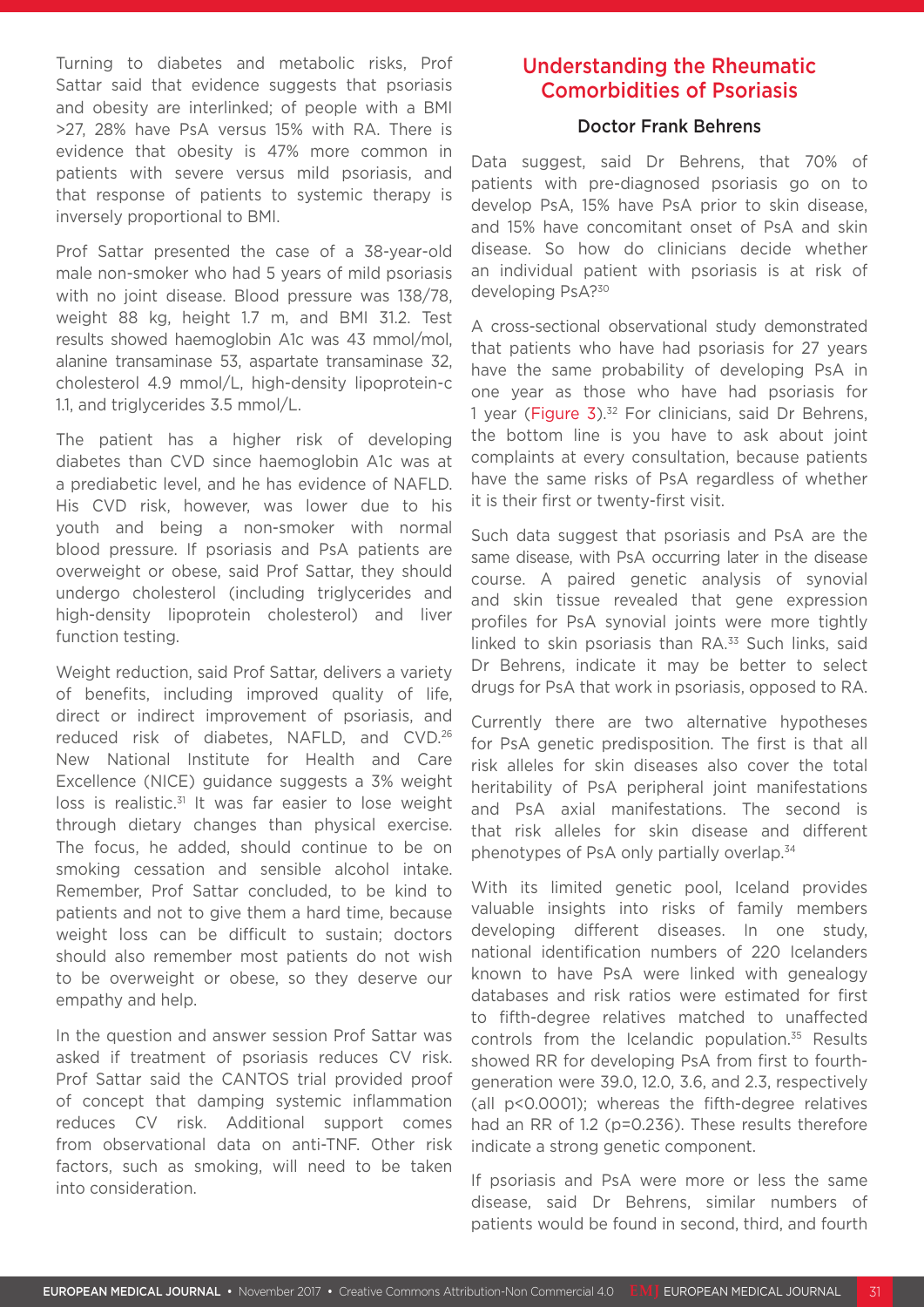generations, which was not the case. First-degree relatives of patients with psoriasis have between 4 to 10-fold increased risk of developing the skin condition, far lower than the 39-fold increase in first-degree relatives of PsA patients. PsA, it appears, has a higher genetic component than psoriasis.<sup>35</sup>

In a genome study, significant associations with the *PTPN22* loci were found for PsA susceptibility, but not for psoriasis.<sup>36</sup> Such data, said Dr Behrens, suggest PsA and psoriasis are different diseases but are linked. A model where mice spontaneously develop arthritis after 6–12 months (due to *STAT 3C* overexpression) showed that when psoriasis is induced experimentally, mice immediately develop PsA.37 Psoriasis appears to act as a trigger for developing PsA in those with a genetic predisposition.

With such links between psoriasis and PsA, dermatologists are in a good position to identify PsA early. In a logistic regression analysis of patients with psoriasis, the strongest predictors for concomitant PsA were nail involvement (odds ratio: 2.93) and inpatient hospital treatment (odds ratio: 1.63).38 The current recommendation for screening patients with psoriasis for PsA is once a year using screening questionnaires.

To meet Classification Criteria for Psoriatic Arthritis (CASPAR), patients must have inflammatory articular disease (joint, spine, or entheses) with  $\geq$ 3 points from five additional categories.<sup>39</sup> Dr Behrens cautioned that it can take 6 months to 1 year for swollen joints, osteoproliferation, and erosions to develop, and that they were not seen in every patient. Patients may be free from joint swelling, but found to have periostitis and bone marrow oedema on magnetic resonance imaging (MRI). Other patients who are negative on clinical examination may show slight inflammation with fluorescent optimal imaging or ultrasound.

According to the Group for Research and Assessment of Psoriasis and Psoriatic Arthritis (GRAPPA) treatment recommendations for patients with peripheral arthritis, axial disease, enthesitis, and dactylitis, conventional synthetic diseasemodifying antirheumatic drugs, such as methotrexate, should be used in peripheral arthritis and dactylitis, but not in axial disease and enthesitis.40

There is a need, said Dr Behrens, to individualise PsA treatment to phenotype. For patients with skin, dactylitis, and enthesitis manifestations, and arthritis, there is evidence of efficacy with leflunomide, apremilast, methotrexate, cyclosporine, and sulfasalazine. However, for patients with skin, enthesitis, and dactylitis manifestations, but not arthritis, evidence suggests going directly to biologics (Behrens F. Personal communication).



Figure 3: Prevalence of PsA in patients with psoriasis: Incidence and cumulative prevalence of PsA among patients with psoriasis treated by dermatologists.

PsA: psoriatic arthritis. *Adapted from Christophers et al.32*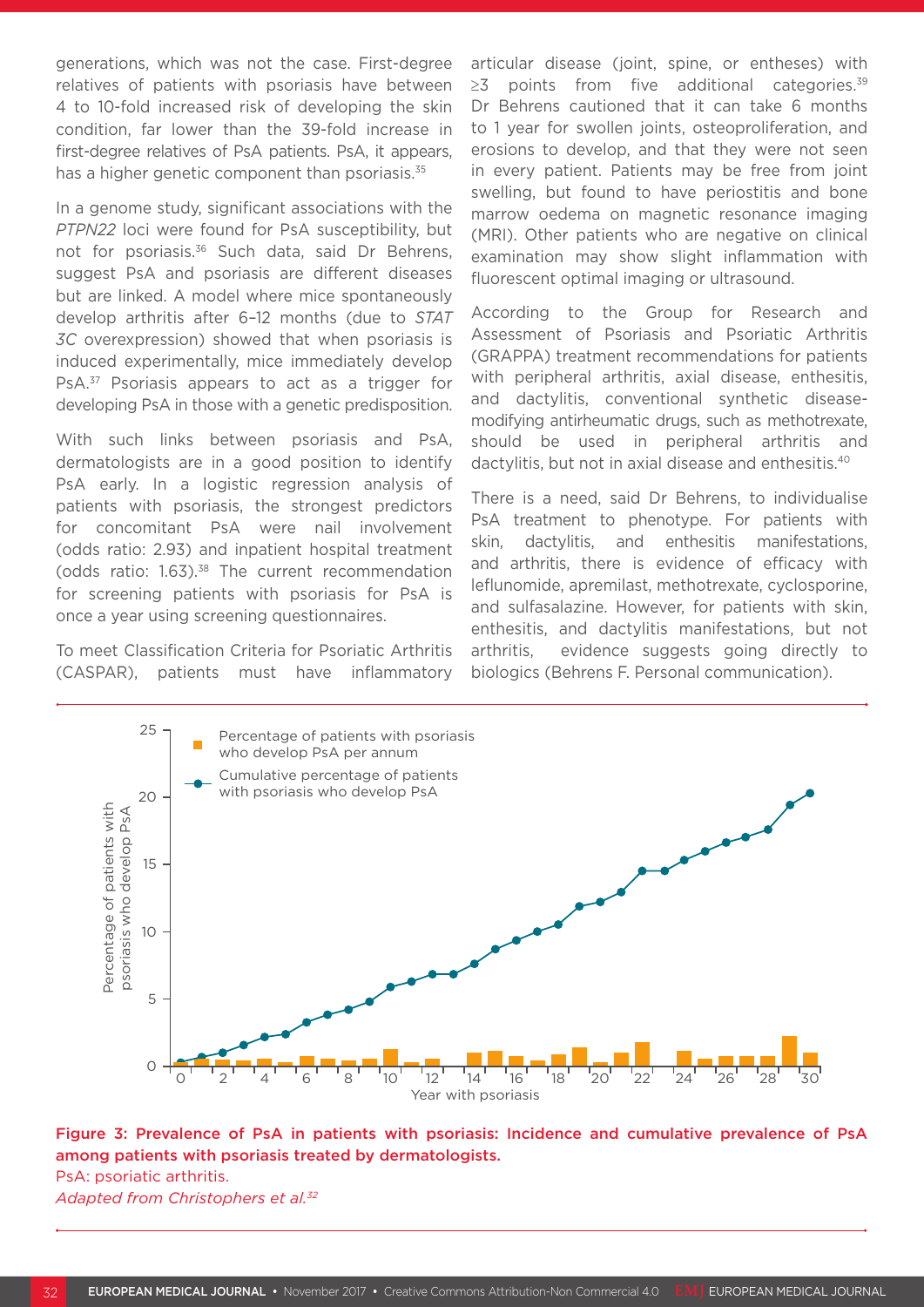In rheumatology, only around 30% of patients achieve an American College of Rheumatology score of 50% symptom improvement (ACR 50), making it important to optimise outcomes. A study by Behrens on optimisation of anti-TNF monotherapy showed 43% of patients achieved good quality of life scores, 56.6% achieved good skin scores, and 72.5% good arthritis scores; however, only 24.3% achieved simultaneously good responses in all three domains. The addition of conventional synthetic disease-modifying antirheumatic drugs increased the percentage of patients achieving good skin scores to 75.5%; although, this was at the expense of arthritis scores and made no difference to the achievement of good scores in all three domains (Behrens F. Data on file).

The challenge for the future, Dr Behrens concluded, is to optimise outcomes by finding the right treatments for individual patients.

## The Link Between the Skin and the Gut: Inflammatory Bowel Disease in Patients with Psoriasis

### Doctor Krisztina Gecse

IBD, such as UC and CD, said Dr Gecse, are defined as a chronic inflammation in the gastrointestinal (GI) tract induced by "inappropriate and continuing inflammatory response to commensal microbes in a genetically predisposed individual."41

IBD aetiology includes genetic susceptibility, environmental triggers, luminal microbial antigens and adjuvants, and aberrant immune responses.41 The natural course of CD shows most patients start with inflammatory disease and later experience stricturing or penetrating complications (abscesses and fistulas).42 However, a significant proportion of CD patients already present with penetrating or stricture disease. With UC, approximately 20% of patients will have undergone colectomy after 20 years of disease duration.43

The disease course of IBD follows four principal scenarios, of which the most common are remission or mild severity of intestinal symptoms after initial high activity (affecting 43% of CD patients and 59% of UC patients) and chronic intermittent symptoms (affecting 32% of CD patients and 31% of UC patients).43

A number of prognostic factors have been associated with complicated CD including young age at disease onset, smoking, severe upper GI disease, extensive small bowel disease, perianal disease, need for steroids at diagnosis, weight loss, and deep ulcerations upon index endoscopy.

CD can affect any segment of the GI tract, most commonly the terminal ileum, as indicated by its Latin name, *ileitis terminalis*. 44 UC, in contrast, is a diffuse, continuous disease which typically starts in the rectum and spreads upwards, with no ileal involvement (except backwash ileitis) and is not associated with perianal lesions.<sup>45</sup> Signs and symptoms for CD include abdominal pain, weight loss, chronic diarrhoea, malaise, anorexia, and fever;<sup>44</sup> while signs and symptoms for UC most commonly include bloody diarrhoea, rectal bleeding, tenesmus, abdominal pain, urgency, faecal incontinence, nocturnal defecation, fatigue, anorexia, and weight loss.45 Clues to IBD diagnosis include chronic symptoms, systemic symptoms, young age, and family history of IBD. However, there is no single gold standard method for diagnosing IBD, therefore a combination of clinical evaluation, biomarkers, endoscopy, histology, and imaging should be taken into account.<sup>44,45</sup>

The link between the skin and the gut can be approached from three directions; psoriasis and IBD as true comorbidities, psoriasis as paradoxical reaction to anti-TNF medication, and IL-17 inhibitors in the treatment of psoriasis. IBD patients, said Dr Gecse, are routinely screened for extra-intestinal manifestations including psoriasis. Prevalence rates of CD and UC are approximately four-times higher in the psoriasis population than in the general population, with the highest risks occurring in patients with both psoriasis and PsA. Psoriasis is more strongly associated with CD than UC, with Psoriasis-CD patients having milder psoriasis but earlier onset and more severe Crohn's phenotypes.46

Since the IL-17 pathway in the pathogenesis of IBD and psoriasis are shared, it seemed plausible to investigate IL-17 inhibitors for the treatment of IBD as well. However, both anti-IL-17A monoclonal antibodies secukinumab and brodalumab induced worsening of CD in moderate-to-severe CD, and showed the area under the curve analysis significantly favoured placebo  $(p=0.043).47$ A second Phase II study, this time using brodalumab in moderate-to-severe CD, showed the proportion of patients with worsening disease was lowest for placebo and the Crohn's Disease Activity Index (CDAI) higher in brodalumab.48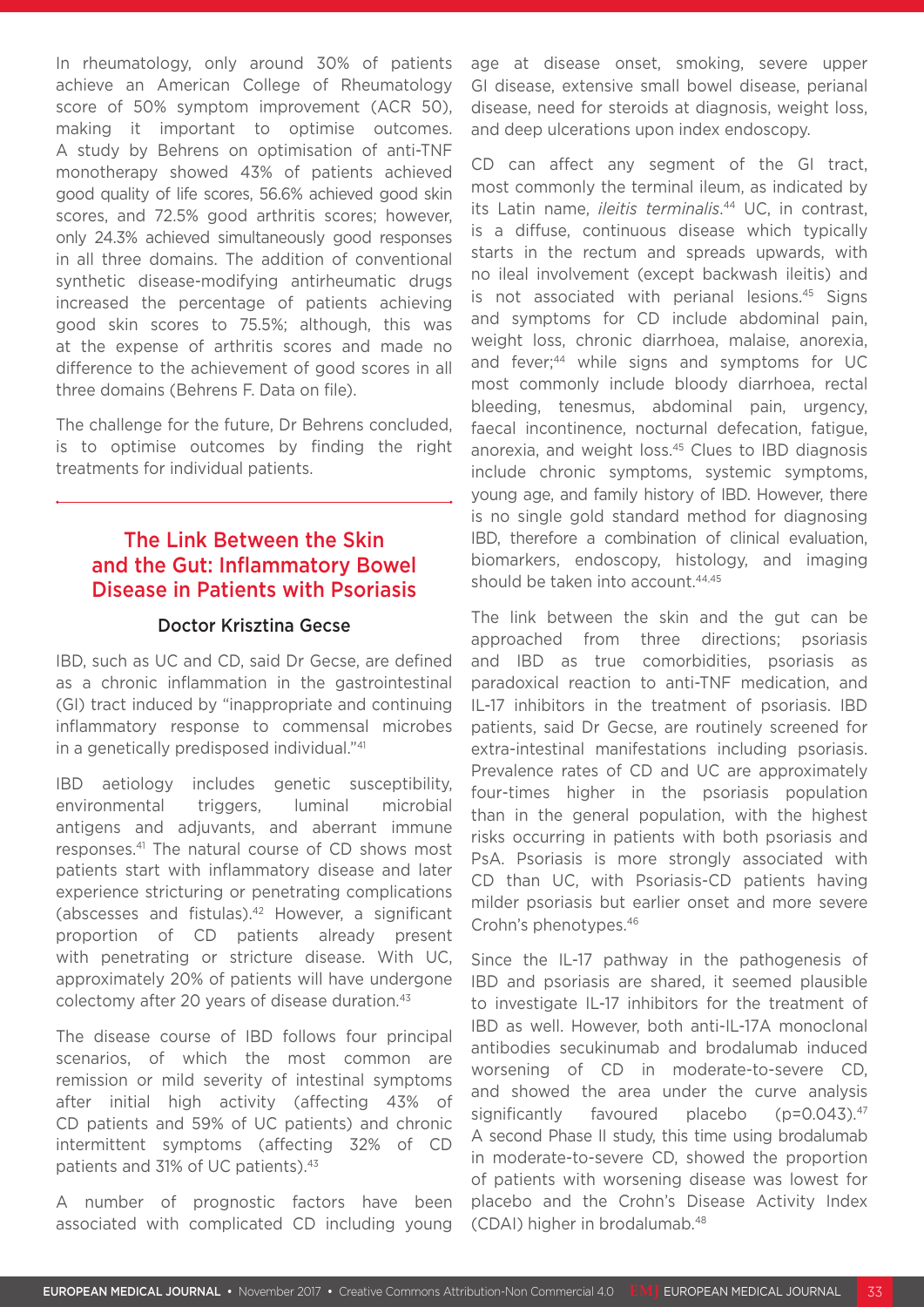IBD patients undergoing anti-TNF treatment can show paradoxical skin reactions. The prevalence of new-onset psoriasis with anti-TNF is known to be 0.6–5.3%,49,50 with the most frequent presentation being palmoplantar.49-51 Skin lesions can appear at any time after initiation of anti-TNF treatment, most frequently after the third infliximab infusion.51-53 In most cases, topical treatment is sufficient; however, stopping anti-TNF and initiating other systemic treatments may be necessary.<sup>49</sup>

IBD patients represent a broad disease spectrum in terms of disease location, severity, complications, and comorbidities. In an ideal world, biopsy samples, serum samples, or faecal stool tests would allow patient profiling and personalised

medicine, determining the most optimal choice of treatment to reach mucosal healing, to avoid complications and clinical symptoms, and ultimately leading to improved quality of life.

In the question and answer session, when asked about symptoms and laboratory results that should alert rheumatologists to refer patients for IBD assessments, Dr Gecse said young patients with a family history of IBD, chronic abdominal, and possibly systemic symptoms should be referred to a gastroenterologist. Additionally, Dr Gecse added, faecal calprotectin is a good biomarker to distinguish between functional GI disorders and IBD.

#### Click here to view the full symposium.

### REFERENCES

1. International Federation of Psoriasis Associations (IFPA). Our Cause: Psoriasis. Available at: https://ifpa-pso.com/ourcause/. Last accessed: 10 October 2017.

2. Jensen P et al. Systemic Combination Treatment for Psoriasis: A review. Acta Derm Venereol. 2010;90(4):341-9.

3. Coates L et al. Psoriasis, psoriatic arthritis, and rheumatoid arthritis: Is all inflammation the same? Semin Arthritis Rheum. 2016;46(3):291-304.

4. Ritchlin C et al. Psoriatic Arthritis. N Engl J Med. 2017;376(10):957-70.

5. World Health Organisation. Global Report on Psoriasis. 2016. Available at: http://apps.who.int/iris/bitstre am/10665/204417/1/9789241565189\_eng. pdf. Last accessed: 10 October 2017.

6. van de Kerkhof PC et al. Physician perspectives in the management of psoriasis and psoriatic arthritis: Results from the population-based Multinational Assessment of Psoriasis and Psoriatic Arthritis survey. J Eur Acad Dermatol Venereol. 2015;29(10):2002-10.

7. Bundy C et al. Psoriasis: Snapshots of the unspoken: Using novel methods to explore patients' personal models of psoriasis and the impact on well-being. Br J Dermatol. 2014;171(4):825-31.

8. Mustonen A et al. Psoriasis Causes Significant Economic Burden to Patients. Dermatol Ther (Heidelb). 2014;4(1):115-24.

9. Hrehorów E et al. Patients with psoriasis feel stigmatized. Acta Derm Venereol. 2012;92(1):67-72.

10. Gottlieb A et al. Psoriasis comorbidities. J Dermatol Treat. 2008; 19(1):5-12.

11. Smith CH, Barker JN. Psoriasis and its management. BMJ. 2006;333(7564): 380-4.

12. Menter A et al. Guidelines of care for the management of psoriasis and psoriatic arthritis: Section 1. Overview of psoriasis and guidelines of care for the treatment of psoriasis with biologics. J Am Acad Dermatol. 2008;58(5):826-50.

13. Ellinghaus D et al. Combined analysis of genome-wide association studies for Crohn's disease and psoriasis identifies seven shared susceptibility loci. Am J Hum Genet. 2012;90(4):636-47.

14. Ludwig R et al. Psoriasis: A possible risk factor for development of coronary artery calcification. Br J Dermatol. 2007; 156(2):271-6.

15. Vena G et al. Can early treatment with biologicals modify the natural history of comorbidities? Dermatol Ther. 2010; 23(2):181-93.

16. Ungprasert P et al. Risk of Parkinson's disease among patients with psoriasis: A systematic review and meta-analysis. Indian J Dermatol. 2016;61(2):152-6.

17. Gisondi P et al. Italian guidelines on the systemic treatments of moderateto-severe psoriasis. Acad Dermatol Venereol. 2017;31(5):774-90.

18. Lebwohl M et al. Patient perspectives in the management of psoriasis: Results from the population-based multinational assessment of psoriasis and psoriatic arthritis survey. J Am Acad Dermatol. 2014;70(5):871-81.

19. Van de Kerkhof PC et al. Physician

perspectives in the management of psoriasis and psoriatic arthritis: Results from the population-based Multinational Assessment of Psoriasis and Psoriatic Arthritis survey. J Eur Acad Dermatol Venereol. 2015;29(10):2002-10.

20. Sundarrajan S, Arumugam M. Comorbidities of psoriasis – Exploring the links by network approach. PLoS One. 2016;11(3):e0149175.

21. Dörner T et al. The changing landscape of biosimilars in rheumatology. Ann Rheum Dis. 2016;75(6):974-82.

22. Braun J, Kay J. The safety of emerging biosimilar drugs for the treatment of rheumatoid arthritis. Expert Opin Drug Saf. 2017;16(3):289-302.

23. Papp K. Clinical similarity of biosimilar ABP 501 to adalimumab in the treatment of patients with moderate to severe plaque psoriasis: A randomized, doubleblind, multicentre, Phase III study. J Am Acad Dermatol. 2017;76(6):1093-102.

24. Strand V et al. The totality-of-theevidence approach to the development and assessment of GP2015, a proposed etanercept biosimilar. Curr Med Res Opin. 2017;33(6):993-1003.

25. Griffiths C. The EGALITY study: A confirmatory, randomized, double-blind study comparing the efficacy, safety and immunogenicity of GP2015, a proposed etanercept biosimilar, vs. the originator product in patients with moderate-tosevere chronic plaque-type-psoriasis. Br J Dermatol. 2017;176(4):928-38.

26. Johnsson H et al. Cardiovascular and metabolic risks in psoriasis and psoriatic arthritis: Pragmatic clinical management